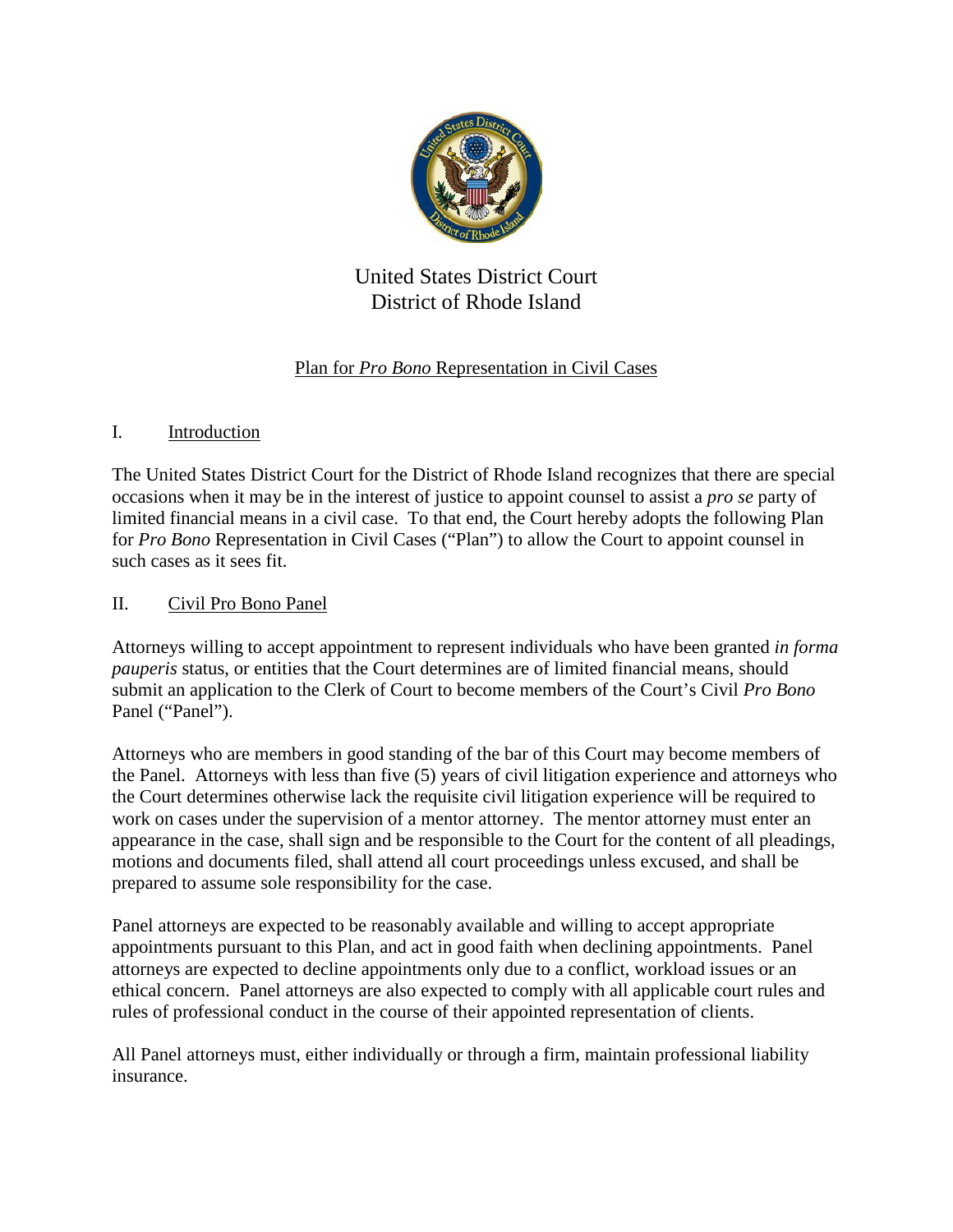Panel attorneys accept appointments on an individual basis. The firm that employs a Panel attorney is not expected to supply replacement *pro bono* counsel in situations where the individual Panel attorney cannot continue representing the party appointed counsel by the Court.

An attorney who no longer wishes to participate may withdraw from the Panel at any time by letter or email submitted to the Clerk of Court, provided that the attorney must complete any case in which he/she has been appointed unless and until either the case is concluded or a motion to withdraw in accordance with LR Gen 206(e)(2) has been granted.

## III. Appointment Procedures

Whenever a judicial officer concludes that appointment of *pro bono* counsel is warranted in a civil case, the Clerk will select an attorney from the Panel membership list and contact the Panel attorney regarding their availability. If a judicial officer determines that the appointment of an attorney who is not a Panel attorney is warranted, that attorney may be admitted to the Panel *pro hac vice*. If the Panel attorney agrees to accept the appointment on a conditional basis, the Court will issue a conditional order directing appointment of the Panel attorney to represent the *pro se* party.

The Clerk will then send the conditional order of appointment to the selected attorney. The selected attorney will, within fourteen (14) days of receipt, review the case, communicate with the client about the case, and otherwise ensure that there is no professional impediment that prevents acceptance of the case. If the Panel attorney agrees to continue as *pro bono* counsel after reviewing the case and meeting with the prospective client, the attorney will enter a notice of appearance. The Panel attorney may file a declination of appointment, and where appropriate, state the reasons for the declination. If a declination is filed, the judicial officer may direct the Clerk to select another Panel attorney in accordance with this provision. If no declination is filed within fourteen (14) days of the conditional appointment, the appointment is final and an entry of appearance must be filed.

## IV. Relief from Appointment

An attorney seeking relief from a particular appointment after the appointment is final will file a motion to withdraw in accordance with LR Gen 206(e)(2) that sets forth the circumstances constituting cause for withdrawal. If the motion to withdraw is granted, the judicial officer may issue an order directing appointment of another attorney from the Panel to represent the party. The judicial officer may elect not to issue a further order of appointment, in which case the party will be permitted to proceed *pro se*.

## V. Reimbursement

A Panel attorney may petition the court for reimbursement of certain expenses incurred in the preparation and presentation of the case within 45 days following withdrawal and/or conclusion of the case. The maximum reimbursement for most representations will not exceed \$1,500.00 per